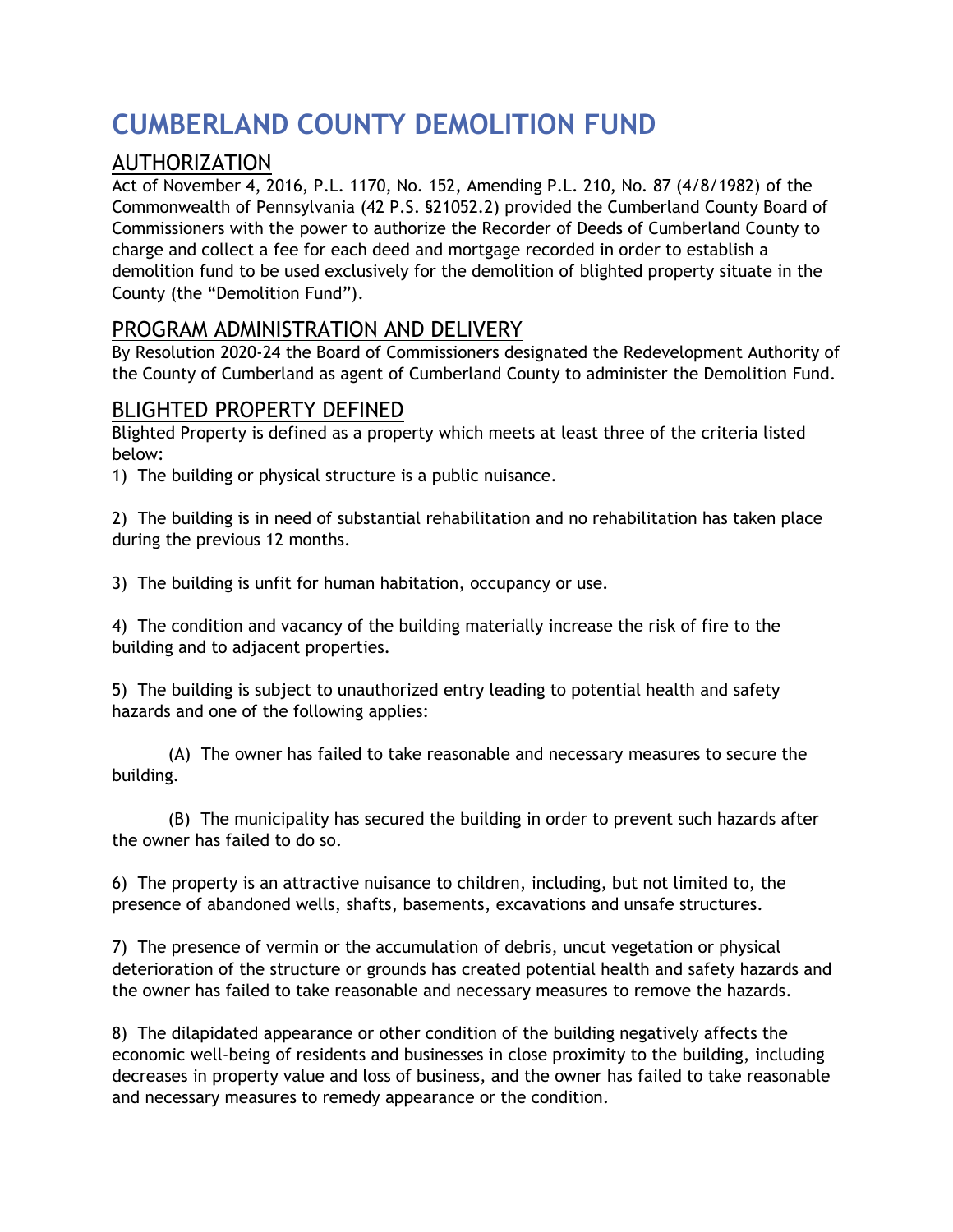9) The property is an attractive nuisance for illicit purposes, including prostitution, drug use and vagrancy.

## PROGRAM GUIDELINES

The following program guidelines have been established in order to carry out the Demolition Fund Plan.

#### ELIGIBLE APPLICANTS

Cumberland County Demolition Fund is available to Cumberland County municipalities, public authorities, non-profit entities, for-profit entities or individual residents for the purpose of blight demolition.

## ELIGIBLE PROJECTS

Eligible projects include any residential, commercial, institutional or industrial property located in Cumberland County that meets the blighted property criteria, as defined herein. Projects must begin within ninety (90) days of the executed grant agreement. Projects must be completed within one (1) year of the executed grant agreement.

#### ELIGIBLE USE OF FUNDING

Demolition Fund activities are those that include the proper removal of hazardous materials, the disconnection of utilities, the obtaining of proper demolition permits, the razing of structures, the proper disposal of demolition waste, the backfilling and regrading of the site, the placement of cover materials such as seeding or gravel, and site clean-up.

#### GRANT AGREEMENT

A successful applicant (the "grantee") will be required to enter into a grant agreement with the Redevelopment Authority of the County of Cumberland defining the obligations of the grantee, the terms and conditions for reimbursement and the eligible use of grant funds.

#### **FUNDS**

Applicants may request up to \$50,000 in grant funds per application. Applicants must show proof of all other sources of funds to complete the project. Funds are provided as reimbursements for work completed. Applicants must provide a match of at least 25% of the total project cost. Municipalities and public authorities may request a waiver of the match requirement due to financial hardship or project necessity.

## SITE CONTROL/OWNERSHIP

Applicants must identify and demonstrate site control or legal ownership at the time of application through project completion and final reimbursement. Site control requires municipalities to demonstrate that they are able to exercise necessary police powers or alternative legal authority to enable demolition of the proposed property.

## COST ESTIMATE

A cost estimate prepared by a certified engineer or architect must be submitted with each application. Estimates must be signed and dated by the certified professional. Cost estimates are subject to the following:

1. Asbestos reports are required for commercial, industrial, institutional or multi-unit (exceeding 4 units) residential properties and must be submitted with the application. Asbestos remediation will be required for any project containing asbestos and is an eligible project cost.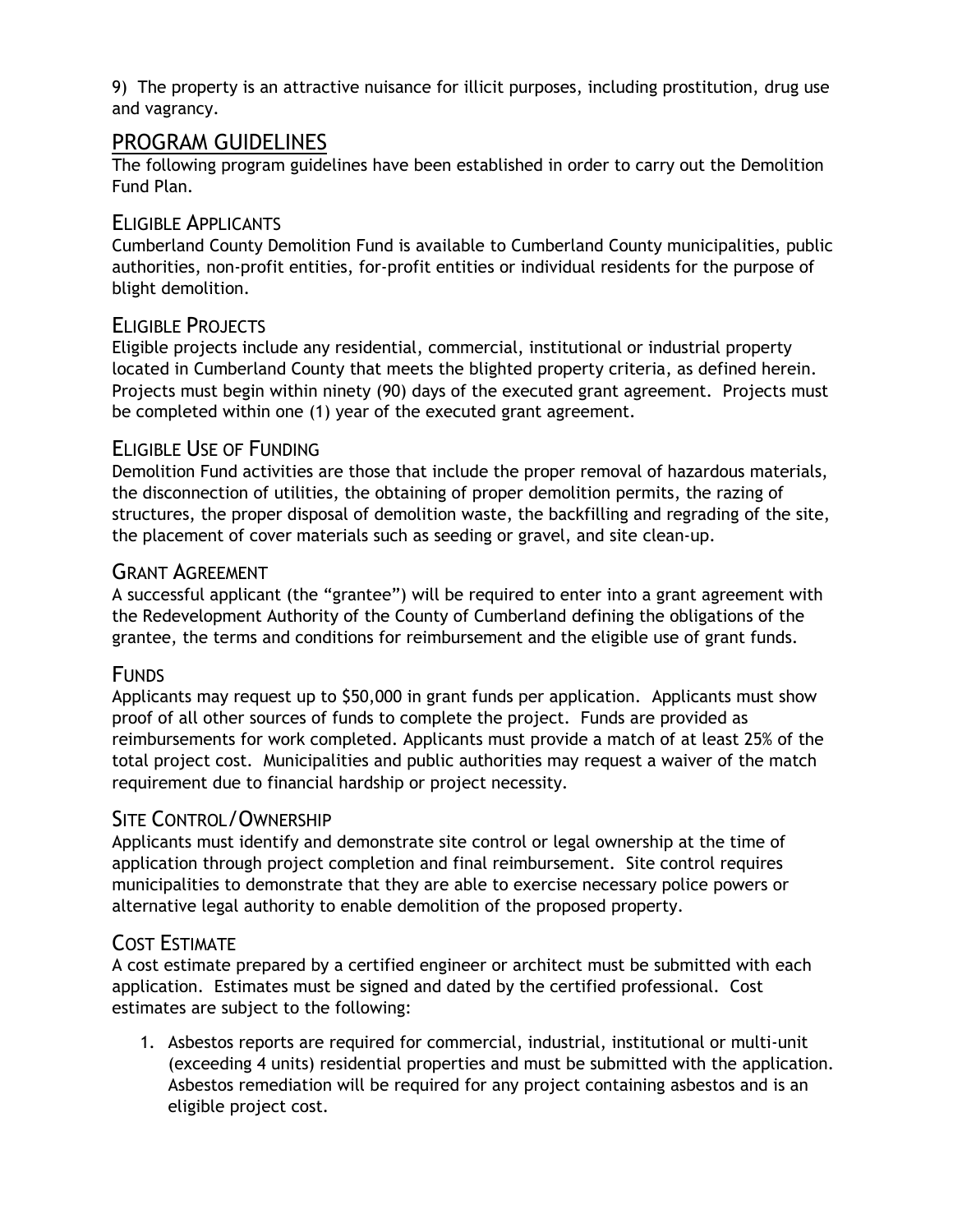2. Any project with a total cost of \$25,000 or more will be subject to Pennsylvania Prevailing Wage rates.

## BLIGHT CHECKLIST/CERTIFICATION

All applications must include the Blight Checklist signed by with municipal code official/inspector in which the property is located. Applications will not be reviewed without a signed Blight Checklist from the municipality. A property must meet three of the blighted property criteria to be eligible for funding.

#### ADDITIONAL CRITERIA

All applicants must provide a letter to the municipality notifying them of the grant application. For municipal applicants, minutes from a meeting will qualify as notification.

All applicants will be reviewed for any additional property tax arrears throughout Cumberland County. Any applicants with any property tax delinquency within Cumberland County will not be eligible for the Demolition Fund.

#### **PRIORITIES**

Applications will be reviewed on a rolling basis and awarded contingent on available funding.

Municipal Applications for Emergency Demolition are a priority for funding. Applications with a public/private component with plans for reuse of the site are also considered a priority. Properties that have been certified as "blighted" by the Cumberland County Blighted Property Reinvestment Board will receive preference. All other applications will be reviewed and evaluated for completeness and feasibility.

#### APPLICATION FEE

All applicants, except for municipalities or public authorities, are required to submit a \$50 application fee with their completed application. The application fee should be made payable to the Redevelopment Authority of the County of Cumberland.

#### APPLICATION SUBMISSION

Completed application and \$50 application fee should be submitted to: Redevelopment Authority of the County of Cumberland Demolition Fund 114 N Hanover St. Carlisle, PA 17013 Or submit via email to mkuna@cchra.com.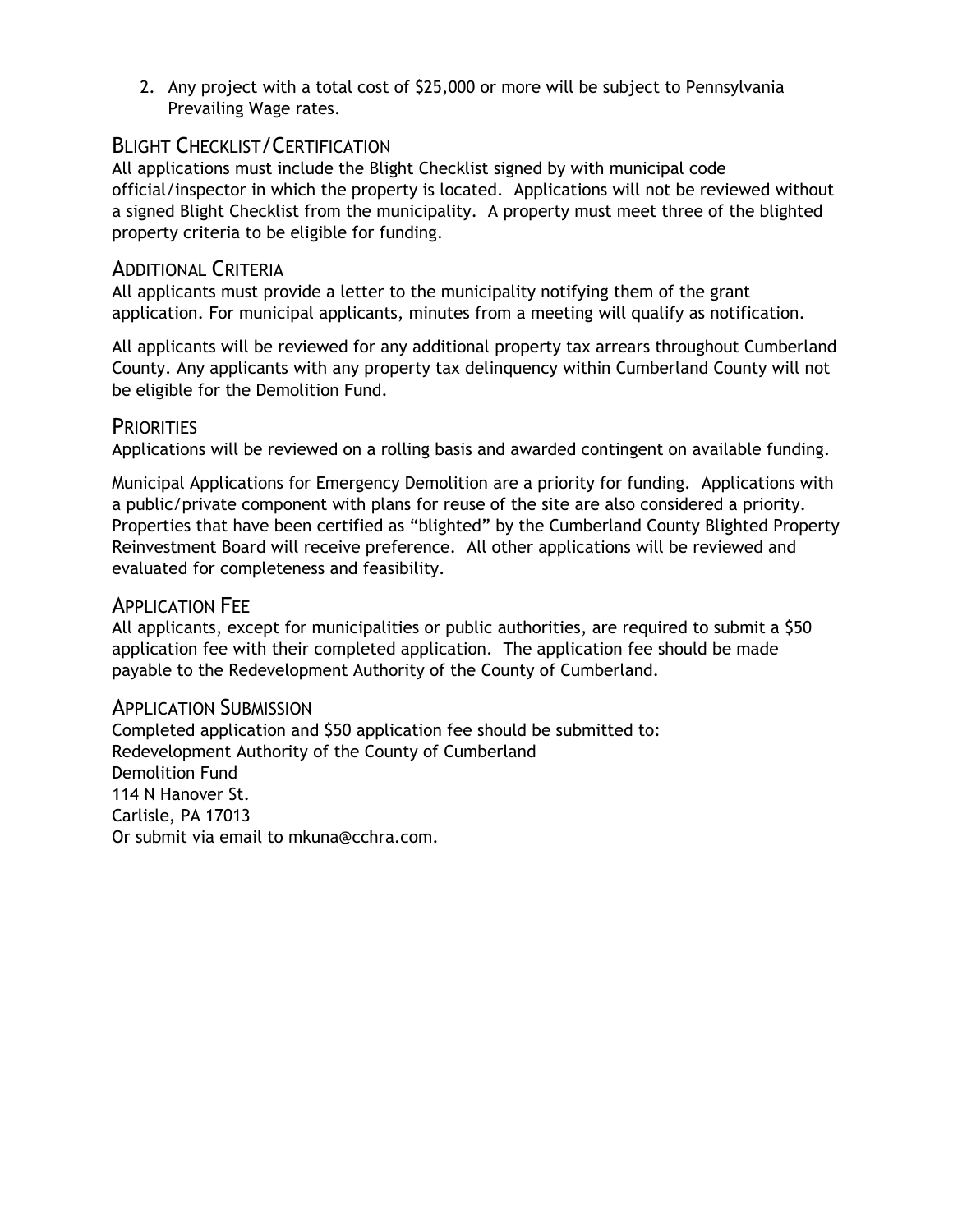# **CUMBERLAND COUNTY DEMOLITION FUND APPLICATION**

|                            |                                                                                         |  | Date: $\_$                 |
|----------------------------|-----------------------------------------------------------------------------------------|--|----------------------------|
|                            | Applicant Type: Government Non-Profit For-Profit                                        |  | Resident                   |
|                            |                                                                                         |  |                            |
|                            |                                                                                         |  | Title: ___________________ |
|                            |                                                                                         |  |                            |
|                            |                                                                                         |  |                            |
|                            |                                                                                         |  |                            |
|                            |                                                                                         |  |                            |
|                            |                                                                                         |  |                            |
|                            |                                                                                         |  |                            |
|                            |                                                                                         |  |                            |
|                            | Type: Residential Commercial Industrial Institutional                                   |  |                            |
|                            |                                                                                         |  |                            |
|                            |                                                                                         |  |                            |
|                            |                                                                                         |  |                            |
|                            | Amount of Funds Requested: \$                                                           |  |                            |
|                            | Amount of Other Funding Sources: \$                                                     |  |                            |
|                            | Total Project Cost: \$__________________                                                |  |                            |
|                            |                                                                                         |  |                            |
|                            | <b>CURRENT CONDITIONS AND LOCATION:</b>                                                 |  |                            |
| description of future use: | Provide a description of the property to be demolished, site restoration activities and |  |                            |
|                            |                                                                                         |  |                            |
|                            |                                                                                         |  |                            |
|                            |                                                                                         |  |                            |
|                            |                                                                                         |  |                            |
|                            |                                                                                         |  |                            |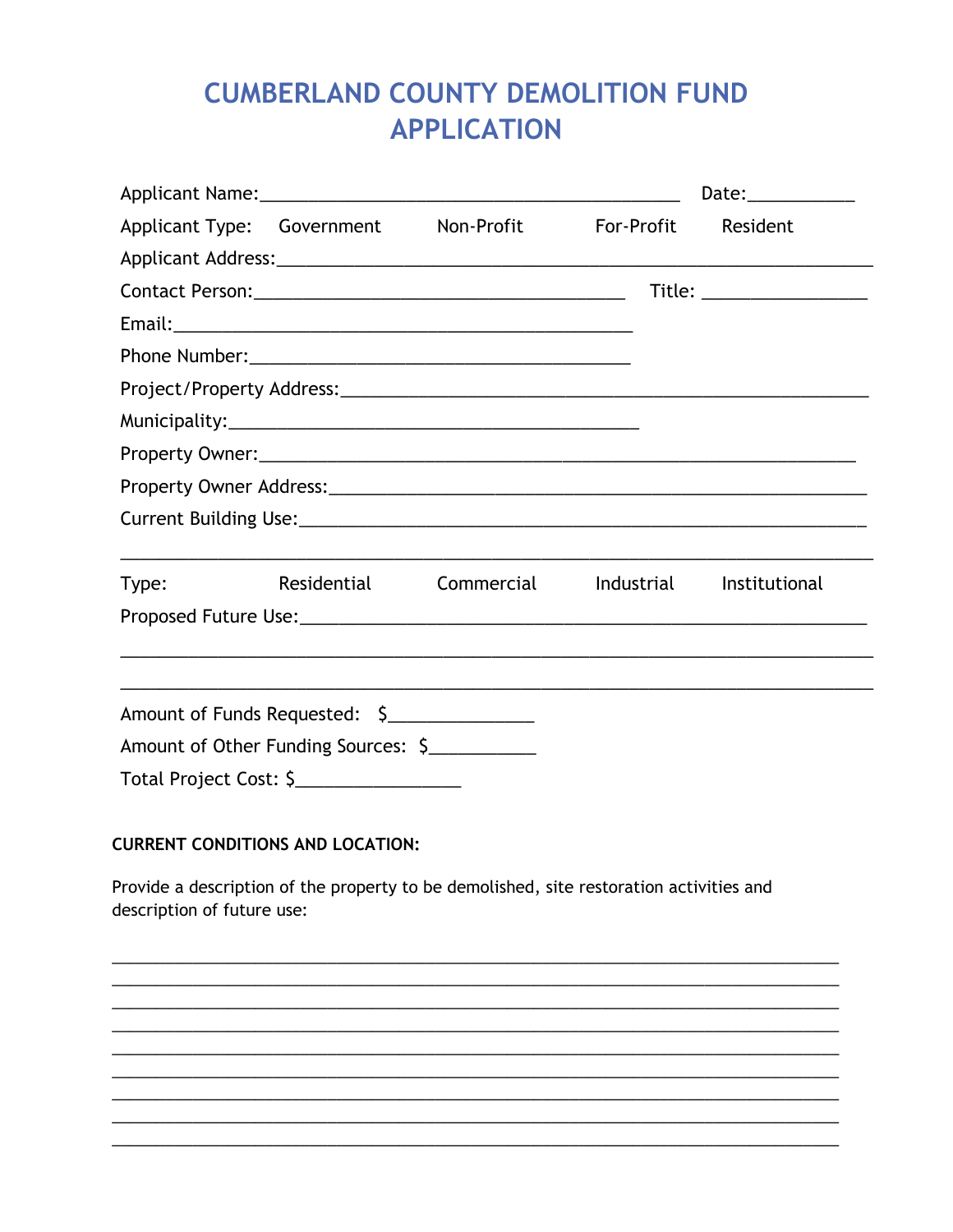#### ATTACH ADDITIONAL PAGE IF NEEDED

#### **PROJECT FUNDS (APPLICANTS MUST PROVIDE A 25% MATCH):**

| Source of Funds | Amount | Secured | Pending |
|-----------------|--------|---------|---------|
|                 |        |         |         |
|                 |        |         |         |
|                 |        |         |         |
|                 |        |         |         |

\_\_\_\_\_\_\_\_\_\_\_\_\_\_\_\_\_\_\_\_\_\_\_\_\_\_\_\_\_\_\_\_\_\_\_\_\_\_\_\_\_\_\_\_\_\_\_\_\_\_\_\_\_\_\_\_\_\_\_\_\_\_\_\_\_\_\_\_\_\_\_\_\_\_\_\_\_\_\_\_\_ \_\_\_\_\_\_\_\_\_\_\_\_\_\_\_\_\_\_\_\_\_\_\_\_\_\_\_\_\_\_\_\_\_\_\_\_\_\_\_\_\_\_\_\_\_\_\_\_\_\_\_\_\_\_\_\_\_\_\_\_\_\_\_\_\_\_\_\_\_\_\_\_\_\_\_\_\_\_\_\_\_

#### **ATTACH THE FOLLOWING:**

 $\square$ Maps and Photos (map of the site and photos of front, back, sides and interior (if possible) of the property)

☐Proof of Ownership or Site Control (copy of deed or if not the owner, provide additional evidence of site control, owner notifications, owner authorizations, proof that the property was served, etc.)

 $\Box$ Cost estimate prepared by a certified engineer or architect that is signed and dated by the certified professional

 $\square$ Proof of other project funding sources (bank or financial statements, loan commitments, etc.)

☐Blight Checklist/Certification signed by municipal code official/inspector

 $\Box$ Copy of municipal notification letter or meeting minutes acknowledging application for funding

 $\square$ \$50 application fee (public entities are exempt)

#### **Acknowledgement:**

I certify that the information presented in this application is true and accurate to the best of my knowledge. I certify that I do not own any properties in Cumberland County that have delinquent taxes. The undersigned further understand(s) that providing false representations herein constitutes an act of fraud.

\_\_\_\_\_\_\_\_\_\_\_\_\_\_\_\_\_\_\_\_\_\_\_\_\_\_\_\_\_\_\_\_\_\_\_ \_\_\_\_\_\_\_\_\_\_\_\_\_\_\_

*Signature Date*